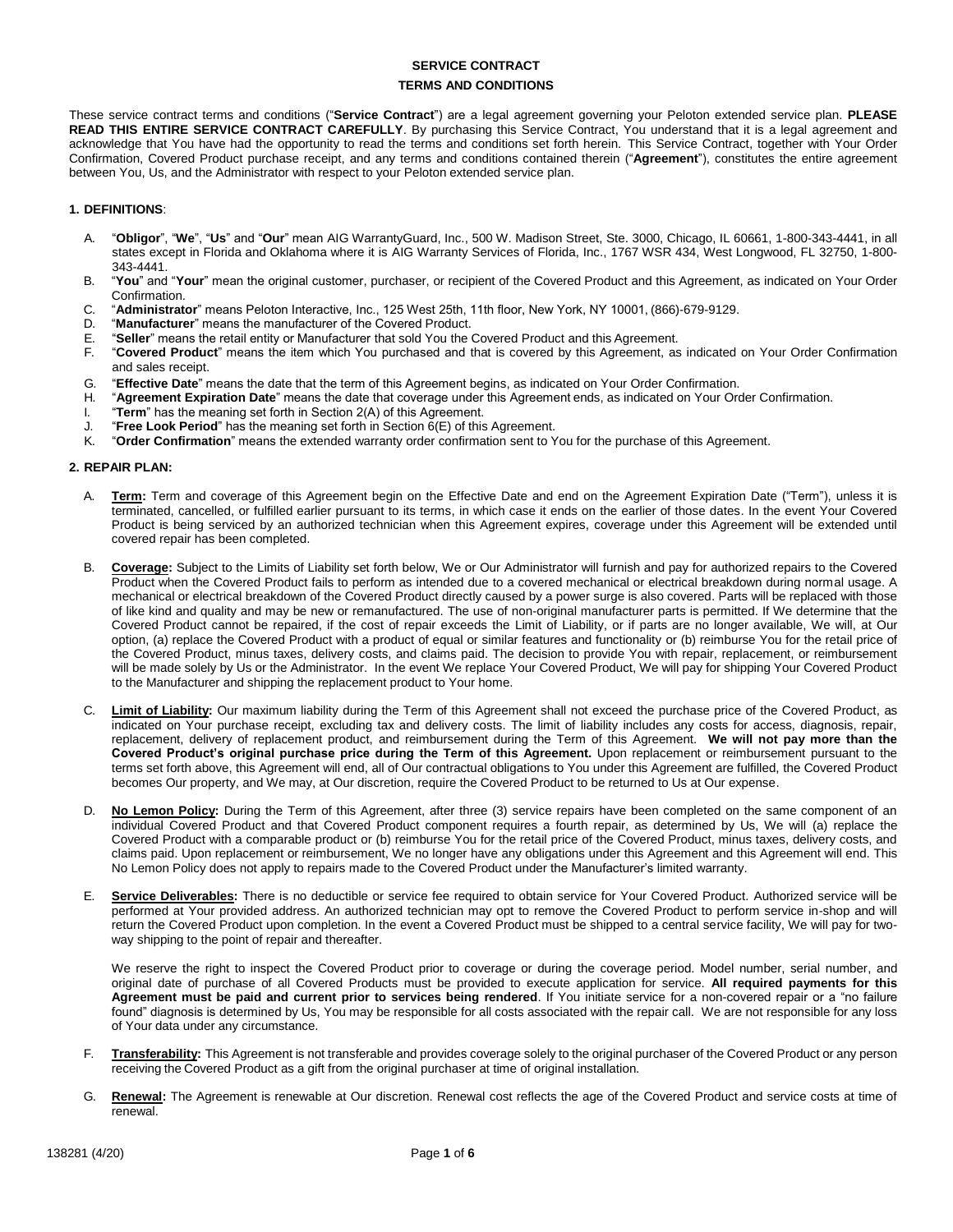### **3. HOW TO FILE A CLAIM:**

**Call the Administrator's customer service toll-free number at (866) 679-9129 from 9 a.m. to 7 p.m. (EST) for the appropriate authorized** technician. All repairs must be authorized by the Administrator prior to performance of work. Claims on unauthorized repairs may be denied. Many oversights, which are not covered under this Agreement, can be due to simple circumstances such as the Covered Product **not being switched on, being unplugged, or a fuse blown at the junction box. For a Covered Product that uses batteries as the prime power supply, or a remote control unit, please check that the batteries do not need replacing or recharging.**

#### **4. AGREEMENT HOLDERS RESPONSIBILITIES:**

To keep this Agreement valid throughout the Term, You must comply with the following requirements:

- i. Retain the proof of purchase, the Order Confirmation, and any receipts for maintenance services, repairs, Manufacturer updates, or modifications. You may be required to furnish these documents in the event of a claim.
- ii. Operate and maintain the Covered Product in accordance with the recommendations in the owner's manual. These guidelines are essential to ensure the proper operation of the Covered Product.

#### **5. WHAT IS NOT COVERED:**

- A. **PRODUCTS NOT ORIGINALLY COVERED BY A MANUFACTURER'S LIMITED WARRANTY;**
- B. **PRODUCT REPAIRS THAT ARE COVERED BY THE MANUFACTURER'S LIMITED WARRANTY OR ARE A RESULT OF A RECALL, REGARDLESS OF THE MANUFACTURER'S ABILITY TO PAY FOR SUCH REPAIRS;**
- C. **PERIODIC CHECKUPS AND PREVENTATIVE MAINTENANCE AS DIRECTED BY THE MANUFACTURER;**
- D. **INHERENT PRODUCT DEFECTS AND PARTS FAILURE DUE TO A RECALL;**
- E. **ANY AND ALL PRE-EXISTING CONDITIONS THAT OCCUR PRIOR TO THE EFFECTIVE DATE OF THIS AGREEMENT;**
- F. **ANY PRODUCT SOLD "AS-IS," INCLUDING BUT NOT LIMITED TO FLOOR MODELS AND DEMONSTRATION MODELS;**
- G. **PARTS OR REPAIRS DUE TO NORMAL WEAR AND TEAR, UNLESS TIED TO A BREAKDOWN, AND CONSUMABLE ITEMS NORMALLY DESIGNED TO BE PERIODICALLY REPLACED BY YOU DURING THE LIFE OF THE COVERED PRODUCT, INCLUDING BUT NOT LIMITED TO BATTERIES, CONSOLE OVERLAYS, HANDLE GRIPS, SEAT UPHOLSTERY, PEDAL STRAPS, AND PEDAL INSERTS;**
- H. **LOSS OR DAMAGE RESULTING FROM ACCIDENT, ABUSE, MISUSE, MISHANDLING, NEGLIGENCE, INTRODUCTION OF FOREIGN OBJECTS INTO THE COVERED PRODUCT, UNAUTHORIZED MODIFICATIONS OR ALTERATIONS TO A COVERED PRODUCT, ANY COVERED PRODUCT WITH REMOVED OR ALTERED SERIAL NUMBERS, FAILURE TO FOLLOW THE MANUFACTURER'S INSTRUCTIONS, AND EXTERNAL CAUSES, INCLUDING THIRD PARTY ACTIONS, FIRE, THEFT, INSECTS, ANIMALS, STAINS, FLUIDS, MOLD, CUTS, BURNS, EXPOSURE TO WEATHER CONDITIONS, EXTREME TEMPERATURE, WINDSTORM, SAND, DIRT, HAIL, EARTHQUAKE, FLOOD, WATER, ACTS OF GOD, AND CONSEQUENTIAL LOSS OF ANY NATURE;**
- I. **LOSS OR DAMAGE CAUSED BY WAR, INVASION OR ACT OF FOREIGN ENEMY, HOSTILITIES, CIVIL WAR, REBELLION, RIOT, STRIKE, LABOR DISTURBANCE, LOCKOUT, OR CIVIL COMMOTION;**
- J. **INCIDENTAL, CONSEQUENTIAL, OR SECONDARY DAMAGES, DELAY IN RENDERING SERVICE UNDER THIS AGREEMENT, AND**  LOSS OF USE OR TIME DURING THE PERIOD THAT THE COVERED PRODUCT IS AT AN AUTHORIZED TECHNICIAN OR OTHERWISE **AWAITING PARTS;**
- K. **ANY PRODUCT USED IN A COMMERCIAL SETTING OR RENTAL BASIS UNLESS YOU PURCHASED A COMMERCIAL PLAN, AS INDICATED ON YOUR ORDER CONFIRMATION;**
- L. **FAILURES THAT OCCUR OUTSIDE OF THE 50 STATES OF THE UNITED STATES OF AMERICA, THE DISTRICT OF COLUMBIA, AND PUERTO RICO;**
- M. **NONFUNCTIONAL OR AESTHETIC PARTS THAT ARE NOT CRITICAL TO THE PERFORMANCE OF THE PRODUCT'S ESSENTIAL FUNCTION, INCLUDING BUT NOT LIMITED TO MOTOR COVERS, PROTECTIVE SHROUDS, AND ENTERTAINMENT RACKS; EXTERNAL EQUIPMENT, SUCH AS POWER CORDS AND EQUIPMENT MATS, USED OR MODIFIED FOR THE PURPOSE OF USE WITH OR FOR THE COVERED PRODUCT; AND ANY MISSING OR BROKEN PART THAT DOES NOT RESULT IN THE PRODUCT BEING NON-OPERATIONAL;**
- N. **SCRATCHES, COSMETIC PARTS, PEELINGS, AND DENTS;**
- O. **UNAUTHORIZED REPAIRS AND PARTS REPLACEMENT;**
- P. **COST OF INITIAL INSTALLATION AND SET-UP OF THE COVERED PRODUCT;**
- Q. **ACCESSORIES USED IN CONJUNCTION WITH A COVERED PRODUCT;**
- R. **ANY LOSS OTHER THAN A COVERED BREAKDOWN OF THE COVERED PRODUCT;**
- S. **LOSS OF DATA AND ANY MECHANICAL BREAKDOWN OR DAMAGE CAUSED BY A COMPUTER OR SOFTWARE VIRUS;**
- T. **BREAKDOWNS WHICH ARE NOT REPORTED WITHIN THE TERM OF THIS AGREEMENT;**
- U. **FAILURE AS A RESULT OF RUST OR CORROSION ON ANY COVERED PRODUCT OR PART;**
- V. **INCORRECT CONNECTION OF SIGNAL LEADS OR INCORRECT ELECTRICAL SUPPLY AND FAILURE OR IMPROPER USE OF ANY ELECTRICAL SOURCE;**
- W. **ABNORMAL VARIATION OF ELECTRICITY OR WATER SUPPLY;**
- X. **DAMAGE INCURRED WHILE MOVING THE COVERED PRODUCT TO ANOTHER LOCATION; AND**
- Y. **MODIFICATIONS TO MEET CHANGES IN FEDERAL, STATE OR LOCAL CODES AND REGULATIONS.**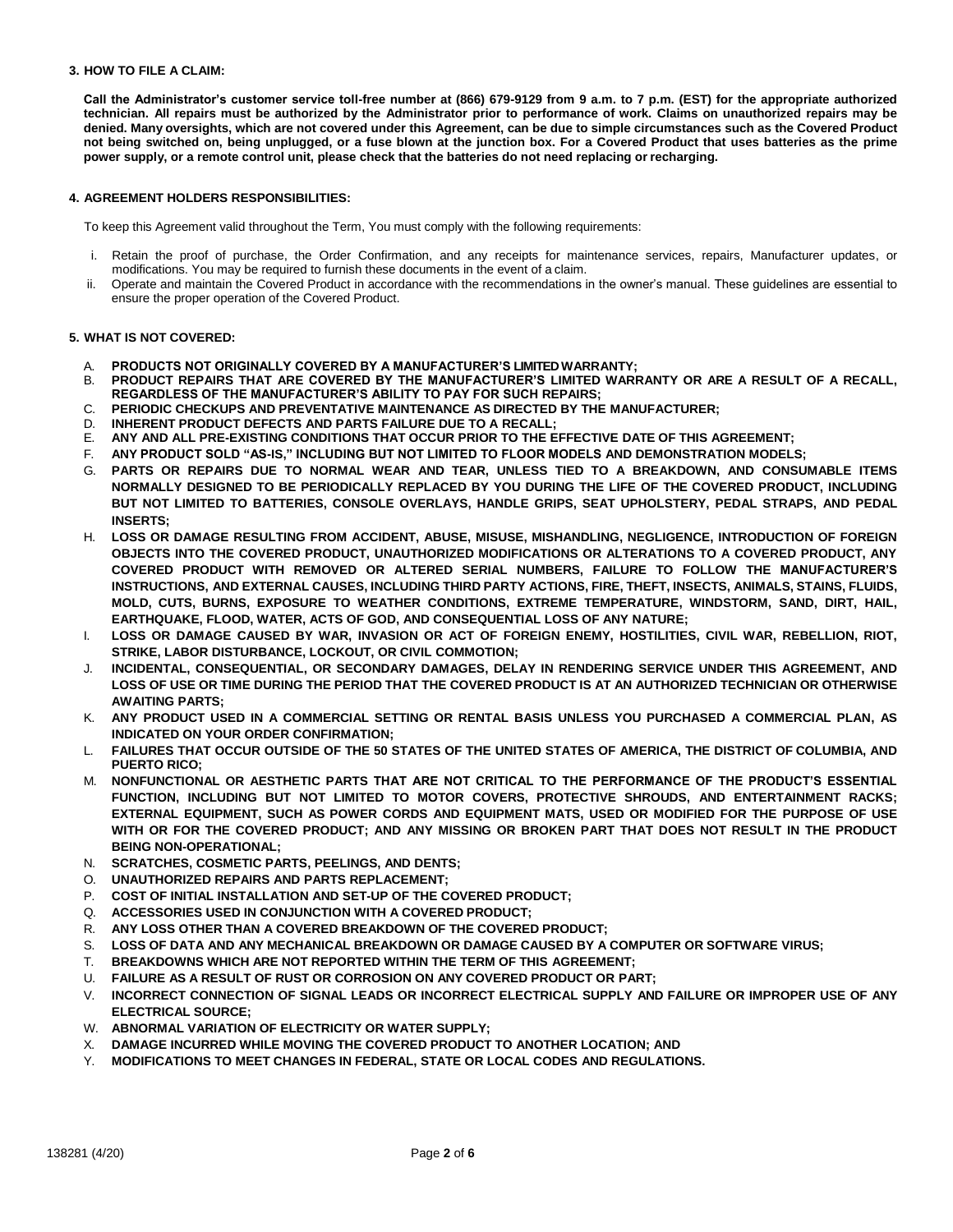## **6. CONDITIONS:**

- A. **Territorial Limitation:** This Agreement does not cover products located outside of the 50 states of the United States of America,the District of Columbia, and Puerto Rico.
- B. **Incidental/Consequential Damages and Warranties:** WE, THE ADMINISTRATOR, THE DEALER/RETAILER, AND THEIR AGENTS, CONTRACTORS, AND LICENSEES WILL NOT UNDER ANY CIRCUMSTANCES BE LIABLE FOR ANY INCIDENTAL OR CONSEQUENTIAL DAMAGES, INCLUDING PROPERTY DAMAGE, LOST TIME, LOST DATA RESULTING FROM THE BREAKDOWN OR FAILURE OF ANY EQUIPMENT OR FROM DELAYS IN SERVICING OR THE INABILITY TO RENDER SERVICE ON ANY COVERED EQUIPMENT. EXCLUSION IS MADE OF ANY IMPLIED WARRANTY OF FITNESS FOR A PARTICULAR PURPOSE. THERE ARE NO EXPRESS OR IMPLIED WARRANTIES MADE HEREIN.
- C. **Subrogation:** If We make any payment, We are entitled to recover what We paid from other parties. By accepting settlement of a claim, You transfer to Us Your right to recovery against any other party.
- D. **Entire Agreement:** This Agreement represents the entire Agreement between You and the Obligor. No agent has the authority to change this Agreement or to waive any of its provisions. No other written or oral statement applies to this Agreement. No coverage will be provided under this Agreement if any information that You, or anyone claiming benefits hereunder, provided to Us regarding this Agreement is determined to be false, misleading, or omitted.

### E. **Cancellation:**

- You may cancel this Agreement for any reason at any time by contacting the Administrator in writing.
- (2) If You cancel within thirty (30) days of receipt of this Agreement without making a claim ("Free Look Period"), You will receive a full refund. (3) If You cancel within thirty (30) days of receipt of this Agreement after making a claim or after thirty (30) days from receipt, you will receive a pro-rata refund based on the time expired, less the cost of claims paid.
- (4) We reserve the right to cancel this Agreement upon at least thirty (30) days prior written notice. If We cancel this Agreement, a pro-rata refund will be issued for the unexpired term, less the costs of any claims paid. However, in the event of customer fraud, material misrepresentation, failure to pay, or a substantial breach of Your duties under this Agreement, cancellation may be immediate and without prior notice. In the event of cancellation for customer fraud or material misrepresentation, We may demand immediate payment of the cost of all services provided to You, less Your payments made, and no refund of any kind will be issued. The notice of cancellation will include the reason and the effective date of cancellation.
- F. **Insurance Policy: This Agreement is not a contract of insurance**. The obligations of the Obligor are secured by an insurance policy issued by Illinois National Insurance Co., 500 W. Madison St., Ste. 3000, Chicago, IL 60661, Ph: (800) 250-3819 in all covered states with the exception of AR, FL, MS, NC, NY, and OK, where the insurance policy is issued by New Hampshire Insurance Company, 500 W. Madison St., Ste. 3000, Chicago, IL 60661, Ph: (800) 250-3819. If, within 60 days, We have not paid a claim, provided You with a refund, or if You are otherwise dissatisfied, or We are no longer a going concern, become insolvent, or are otherwise financially impaired, You are entitled under state law to make a claim directly to the Insurer by contacting the Insurer at the address or phone number listed above. Please enclose a copy of Your Agreement when sending correspondence to the Insurer. The Insurer and Obligor shall not be deemed to provide coverage and the Insurer or Obligor shall not be liable to pay any claim or provide any benefit hereunder to the extent that the provision of such coverage, payment of such claim or provision of such benefit would expose the Insurer, its parent company or its ultimate controlling entity to any sanction, prohibition or restriction under United Nations resolutions or the trade or economic sanctions, laws or regulations of the European Union or the United States of America.
- **7. STATE VARIATIONS.** The following state-specific variations will control if inconsistent with any other provisions of this Agreement:

**Alabama, Arkansas, Hawaii, Louisiana, Maryland, Massachusetts, Minnesota, Missouri, Nevada, New Jersey, South Carolina, Wisconsin and Wyoming**: The following statement is added to Section 6(E) of this Agreement: If You cancel Your Agreement during the Free Look Period without making any claims and do not receive a full refund or credit within forty five (45) days of Our receipt of the returned Agreement, a ten percent (10%) penalty per month shall be applied to the refund owed to You. The right to void the service contract during the Free Look Period is not transferable and applies only to the original contract purchaser.

**Alabama**: Section 6(E)(2) is deleted in its entirety and replaced with the following: "If You terminate this Agreement during the Free Look Period after making a claim or terminate this Agreement after the Free Look Period, You will receive a refund of the unearned portion of the purchase price based on time expired, less a termination fee of \$25. Any refund due to You under this paragraph or Section 6(E) of the Agreement may be credited to an outstanding balance of Your account, and the excess, if any, shall be refunded to the original purchaser." Section 6(E)(4) is deleted in its entirety and replaced with the following: "We reserve the right to cancel this Agreement for any reason upon at least five (5) days prior written notice to You at Your last known address. The notice will state the effective date of cancellation and the reason for cancellation. However, prior notice is not required if the reason for Our cancellation is nonpayment of the provider fee or material misrepresentation by You relating to the covered property or its use. If We cancel this Agreement, a pro-rata refund will be issued for the unexpired term, less the costs of any claims paid. In the event of cancellation for customer fraud or material misrepresentation, We may demand immediate payment of the cost of all services provided to You, less Your payments made, and no refund of any kind will be issued."

**Arizona**: Section 5(E) is deleted in its entirety and replaced with the following: "**ANY PRE-EXISTING CONDITIONS, DEFECTS, OR DEFICIENCIES, UNLESS SUCH CONDITIONS WERE KNOWN OR SHOULD HAVE REASONABLY BEEN KNOWN BY US OR THE PERSON SELLING THE SERVICE CONTRACT ON OUR BEHALF.**"Sections 6(E)(2) and (3) of the Agreement are deleted in their entirety and replaced with the following: "If this Agreement is cancelled, You will receive a pro-rata refund after deducting for claims paid and administration expenses associated with the cancellation. The administrative expenses may not exceed ten percent (10%) of the gross amount paid by You for the Agreement." Section 6(E)(4) is deleted in its entirety and replaced with the following: "We reserve the right to cancel this Agreement upon at least thirty (30) days prior written notice. However, in the event of customer fraud, material misrepresentation, failure to pay, or a substantial breach of Your duties under this Agreement, cancellation may be immediate and without prior notice. We may not cancel or void this Agreement for any of the following reasons: (1) Preexisting conditions that were known or that reasonably should have been known by Us or Our subcontractors; (2) prior use or unlawful acts relating to the product; or (3) misrepresentation by Us or Our subcontractors. Neither We, Our assignees, nor Our subcontractors may cancel or void coverage under this Agreement due to Our failure to provide correct information or Our failure to perform the services or repairs provided in a timely, competent, and workmanlike manner."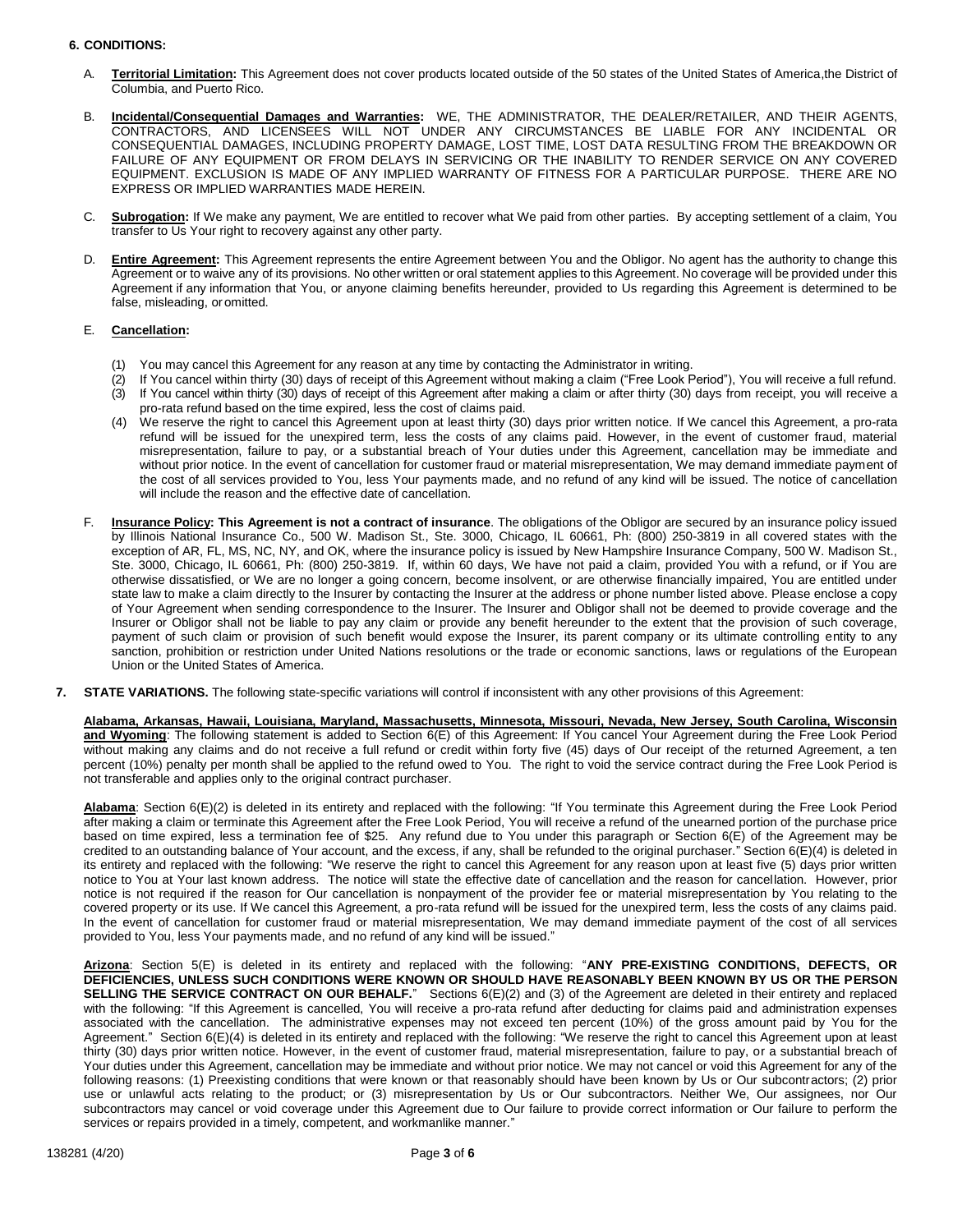**Arkansas**: A claim against Us may include a claim for the return of the unearned provider fee. Section 6(E)(4) is deleted in its entirety and replaced with the following: "**We reserve the right to cancel this Agreement upon thirty (30) days written notice**. However, if the reason for cancellation is nonpayment of the provider fee, material misrepresentation, or a substantial breach of Your duties relating to a covered product or its use, We may cancel this Agreement immediately without any prior notice to You. Unless the cancellation is for nonpayment, We will provide You with a pro rata refund of the unearned portion of the provider fee, less the amount or value of any claims paid, if We cancel the Agreement."

California: Section 6(E) is deleted in its entirety and replaced with the following: "If You cancel this Contract within sixty (60) days from the date of receipt, You will receive a full refund of the purchase price less the cost of any claims paid. If You cancel this Contract after sixty (60) days from the date of receipt, You shall receive a pro-rata refund of the purchase price less any claims paid. If You cancel this Contract, You must provide written notice of cancellation to the Administrator at the address below. In addition, the Administrator may assess a cancellation or administrative fee, not to exceed ten (10) percent of the price of the Service Contract or twenty-five (\$25) dollars, whichever is less. The Administrator is Peloton Interactive, Inc. located at 125 West 25th, 11th floor, New York, NY 10001." For information regarding Our privacy practices and Your rights under the California Consumer Privacy Act, please visi[t https://www.aig.com/privacy-policy.](https://www.aig.com/privacy-policy)

**Colorado**: Action under this Agreement may be covered by the provisions of the "Colorado Consumer Protection Act" or the "Unfair Practices Act" articles 1 and 2 of title 6, C.S.R., and a party to such an Agreement may have the right of civil action under such laws, including obtaining the recourse or penalties specified in such laws.

**Connecticut**: If Your term of coverage is less than one (1) year, this Agreement is automatically extended while the product is being repaired. You may cancel this Agreement if You return the product or the product is sold, lost, stolen, or destroyed. Resolution of Disputes: If We are unable to resolve any disputes with You regarding this Service Plan, You may file a written complaint to the State of Connecticut, Insurance Department, P.O. Box 816, Hartford, CT 06142-0816, Attn: Consumer Affairs. The written complaint must describe the dispute, identify the price of the product and cost of repair, and include a copy of this Agreement.

**Florida**: The rate charged for this Agreement is not subject to regulation by the Florida Office of Insurance Regulation. Sections 6(E)(2) and (3) of this Agreement are deleted in their entirety and replaced with the following: "If You cancel this Agreement, return of premium will be based upon ninety (90%) percent of unearned pro-rata premium less any claims that have been paid or less the cost of repairs made on Your behalf." Section 6(E)(4) of this Agreement is deleted in its entirety and replaced with the following: "**We reserve the right to cancel this Agreement upon at least thirty (30) days prior written notice mailed to Your last known address**. However, in the event of customer fraud, material misrepresentation, failure to pay, or a substantial breach of Your duties under this Agreement, Our cancellation may be immediate. If We cancel this Agreement, We will refund 100% of the unearned pro rata premium, less any claims paid."

**Georgia**: Section 5(E) is deleted in its entirety and replaced with the following: "**ANY AND ALL PRE-EXISTING CONDITIONS KNOWN TO YOU OR REASONABLY SHOULD BE KNOW TO YOU THAT OCCUR PRIOR TO THE EFFECTIVE DATE OF THIS AGREEMENT.**" Section 6(E)(3) is deleted in its entirety and replaced with the following: "If You cancel this Agreement during the Free Look Period after making a claim or cancel this Agreement after the Free Look Period, We will refund the excess of the consideration paid for the Agreement, above the customary short rate for the expired term of the Agreement." Section 6(E)(4) is deleted in its entirety and replaced with the following: "We may only cancel this Agreement for fraud, material misrepresentation, or failure to pay any amounts due. We will provide You with written notice of such cancellation, which will be effective at least thirty (30) days from date of mailing such notice. If We cancel this Agreement, We will refund any unearned portion of the Agreement price on a pro rata basis. Claims paid will not be deducted from any refund due under this Agreement." The following paragraph is added to Section 6(E) of the Agreement: "Any refund owed and not paid as required is subject to a penalty equal to 25% of the refund owed and interest of 18% per year until paid; however, such penalty shall not exceed 50% of the amount of the refund. Cancellations will comply with Section 33-24-44 of the Code of Georgia." If a claim covered by this Agreement is also covered by another service contract, then the claim will be paid on a pro-rata basis with such other service contract. If a claim covered by this Agreement is covered by an insurance policy, manufacturer's warranty, or recall, or is the subject of any legal action, We shall pay only for the amount of the cost to repair or replace such covered product in excess of the amount due from that other insurance policy, manufacturer's warranty, recall, or legal action. In no event, however, shall We pay more than the applicable Limit of Liability.

**Illinois**: This Contract does not cover failure resulting from normal wear and tear. Section 6(E)(4) is deleted in its entirety and replaced with the following: **"We reserve the right to cancel this Agreement upon at least thirty (30) days prior written notice**. If We cancel this Agreement, a pro-rata refund will be issued for the unexpired term, less the costs of any claims paid. However, in the event of customer fraud, material misrepresentation, failure to pay, or a substantial breach of Your duties under this Agreement, cancellation may be immediate and without prior notice. The notice of cancellation will include the reason and the effective date of cancellation. If this Agreement is cancelled at any time, We may retain a cancellation fee not to exceed the lesser of 10% of the service contract price or \$50. The obligor, AIG WarrantyGuard, Inc., is the party responsible for honoring cancellation requests."

**Indiana**: Proof of payment for this Agreement constitutes proof of payment to the insurer for the reimbursement insurance coverage specified in this Agreement.

**Maine**: Section 6(E)(4) is deleted in its entirety and replaced with the following: "We may cancel this Agreement by providing You with at least 15 days prior written notice of cancellation mailed to Your last known address. If We cancel this Agreement for any reason other than nonpayment of the provider fee, We will refund 100% of the unearned pro rata provider fee, less any claims paid. We may also charge You an administrative fee for the cancellation, not to exceed 10% of the provider fee."

Maine and Washington D.C.: The following is added to Section 6(E)(2) of the Agreement: "If You cancel this Agreement during the Free Look Period without making any claims and We do not provide the full refund within forty-five days after Your return of the service contract to Us, a 10% penalty per month will be added to the applicable refund. The right to void the service contract during the Free Look Period is not transferable and applies only to the original contract purchaser." Section 6(E)(3) of the Agreement is deleted in its entirety and replaced with the following: "If You terminate this Agreement during the Free Look Period after making a claim or terminate this Agreement after the Free Look Period, You will receive a pro rata refund based on the time expired, less the cost of any claims made. We may also charge You a reasonable administrative fee, not to exceed 10% of the contract price."

Maryland: Your service contract is extended automatically if We fail to perform the services under the service contract and will not terminate until the services are provided in accordance with the terms of the service contract.

138281 (4/20) Page **4** of **6 Michigan**: **If performance of this Agreement is interrupted because of a strike or a work stoppage at Our place of business, the effective period of this Agreement will be extended for the period of the applicable strike or work stoppage.**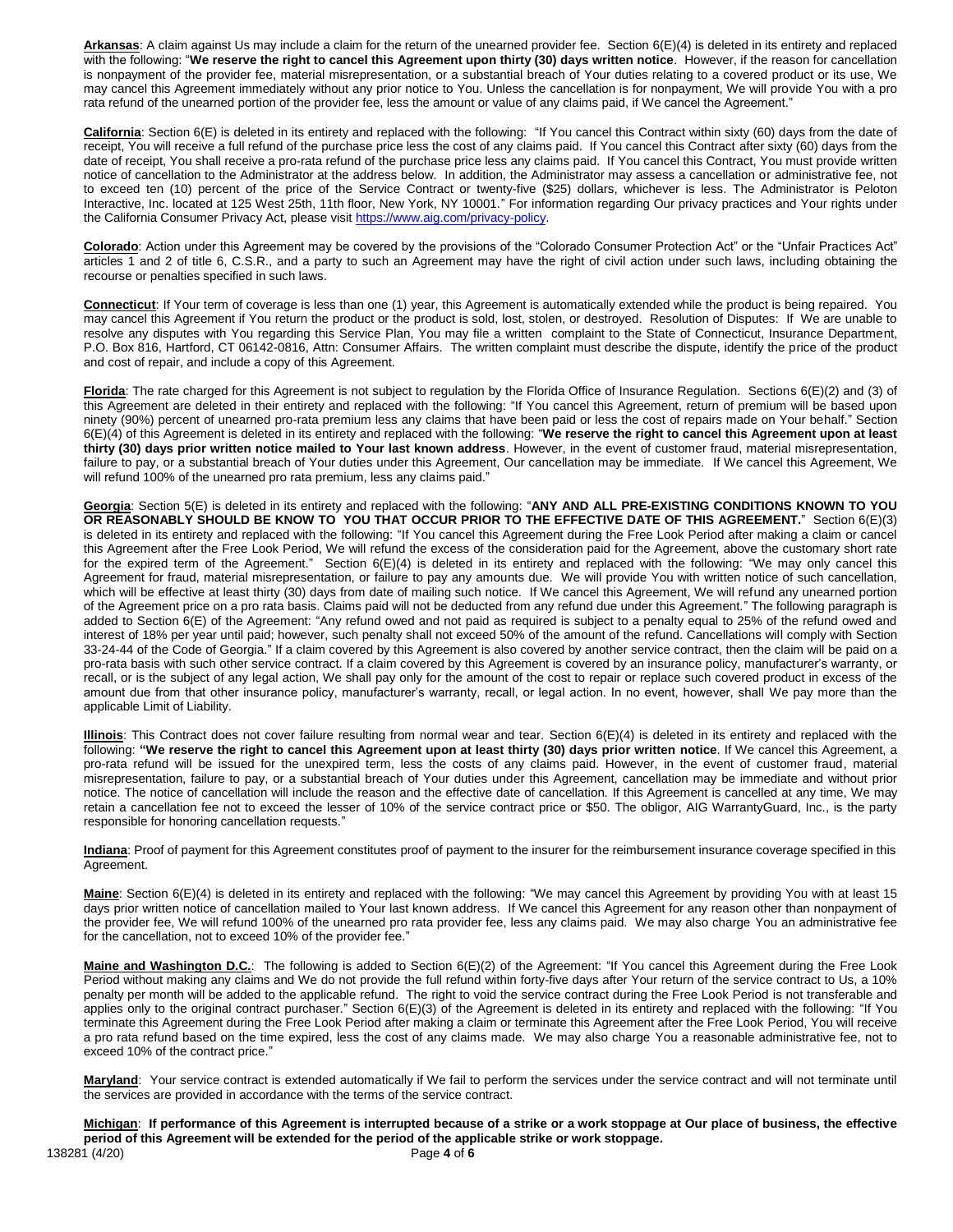**Minnesota**: Section 6(E)(4) of the Agreement is deleted in its entirety and replaced with the following: "We reserve the right to cancel this Agreement upon thirty (30) days written notice. However, in the event of customer fraud, material misrepresentation, failure to pay, or a substantial breach of Your duties under this Agreement, cancellation may be made upon at least five days written notice to You. If We cancel this Agreement, a pro-rata refund will be issued for the unexpired term, less the costs of any claims paid. In the event of cancellation for customer fraud or material misrepresentation, We may demand immediate payment of the cost of all services provided to You, less any payments made, and no refund of any kind will be issued. The notice of cancellation will include the reason and the effective date of cancellation."

**Nevada**: Section 6(E) is deleted in its entirety and replaced with the following: "You are entitled to a "Free Look" period for this Contract. If You decide to cancel this Contract within thirty (30) days of purchase, You are entitled to a one hundred percent (100%) refund of any fees paid. If You cancel this Contract after thirty (30) days from purchase, You will receive a pro-rata refund based on the days remaining.. No cancellation of this Contract by Us may become effective until at least fifteen (15) days after a notice of cancellation is mailed to You at Your last known address. If the contract has been in effect for seventy (70) days or more, We can **only** cancel this Contract due to (1) unauthorized repairs which result in a material change in the nature or extent of the risk, occurring after the first effective date of the current Contract, which causes the risk of loss to be substantially and materially increased beyond that contemplated at the time the Contract was issued or last renewed; (2) Discovery of fraud or material misrepresentation by the holder in obtaining the service contract, or in presenting a claim for service; (3) An act or omission by You or a violation by You of any condition of the service contract, which occurred after the effective date of the service contract and which substantially and materially increases the service required under the service contract. If We cancel this Contract You will receive a pro-rata refund based on the days remaining, no cancellation fee will be imposed and no deduction for claims paid will be applied. LIMITATIONS OF COVERAGE section contains exclusions and limitations to coverage but not reasons for which the contract itself may be cancelled. **No deductions of any type shall be made from any refund owed as a result of cancellation or buyout.**" If You are not satisfied with the manner in which We are handling Your claim, You may contact the Commissioner of the Division of Insurance at 1-888-872-3234.

**New Hampshire**: In the event You do not receive satisfaction under this Agreement, You may contact the New Hampshire Insurance Department by mail at 21 South Fruit Street, Suite 14, Concord, New Hampshire 03301, or by telephone at 603-271-2261.

**New Jersey**: The use of refurbished, reconditioned, or non-original manufacturer's parts is permitted.

**New Mexico**: The following is added to Section 6(E)(2) of the Agreement: "If You cancel this Agreement during the Free Look Period without making any claims and We do not provide the full refund within sixty days after Your return of the Agreement, a 10% penalty per month will be added to the unpaid refund. The right to void the service contract during the Free Look Period is not transferable and applies only to the original contract purchaser." Section 6(E)(3) is deleted in its entirety and replaced with the following: "If You terminate this Agreement during the Free Look Period after making a claim or after the Free Look Period, You will receive a pro rata refund based on the time expired, less the cost of any claims made and a reasonable administrative fee, not to exceed 10% of the contract price." Section 6(E)(4) is deleted in its entirety and replaced with the following: "**We reserve the right to cancel this Agreement upon thirty (30) days written notice**. If We cancel the Agreement, a pro-rata refund will be issued for the unexpired term, less the costs of any claims made. No administrative fee will be imposed if We cancel the Agreement. If this Agreement has been in effect for at least seventy (70) days, We may not cancel this Agreement before the expiration of the agreed term or one year after this Agreement's effective date, whichever occurs first, except for the following reasons: 1) Your failure to make full payment by the due date; 2) Your conviction of a crime that results in an increase in the service required under the Agreement; 3) discovery of fraud or material misrepresentation by You in obtaining this Agreement or in presenting a claim for service thereunder; or 4) discovery of an act or omission by You or a violation by You of any condition under this Agreement, if it occurred after the effective date of this Agreement and substantially and materially increased the service required under this Agreement." If You have any concerns regarding the handling of Your claim, You may contact the Office of the Superintendent of Insurance at 1-855-427-5674.

**North Carolina**: The purchase of this Contract is not required either to purchase or to obtain financing for a home appliance. The Administrator may not cancel this Service Contract except for non-payment by You or for violation of any of the terms and conditions of this Contract.

**New York and Washington**: The following paragraph is added to Section 6(E) (2) of the Agreement: "If You cancel this Agreement during the Free Look Period without making any claims and We do not provide the full refund within thirty days after Your return of the Agreement, a 10% penalty per month will be added to the refund. The right to void the Agreement during the Free Look Period is not transferable and applies only to the original contract purchaser."

**Ohio**: Repairs cannot exceed the purchase price of the product; the total payment(s) for all claims under this Contract shall not exceed the original retail price of the covered product(s).

**Oklahoma**: This is not an insurance contract. Coverage afforded under this Agreement is not guaranteed by the Oklahoma Insurance Guaranty Association. Oklahoma service warranty statutes do not apply to commercial-use references in a service warranty contract. This Contract is not issued by the manufacturer or wholesaler company marketing the product. This Contract will not be honored by such manufacturer or wholesale company. The Obligor is AIG Warranty Services of Florida, Inc., Oklahoma License No. 44200930. This Contract is secured by a reimbursement insurance policy provided by New Hampshire Insurance Company Inc., 500 W. Madison St., Ste. 3000, Chicago, IL 60661. The term "etc..." is stricken from this contract. Section 6(E) of this Agreement is deleted in its entirety and replaced with the following: "You may cancel this Agreement for any reason at any time. To cancel, contact Peloton Interactive, Inc. in writing at 125 West 25th, 11th floor, New York, NY 10001. If You cancel this Agreement within the first thirty (30) days of receipt, You will receive a full refund. If You cancel this Agreement after thirty (30) days, You will receive a refund based on one hundred percent (100%) of the unearned pro rata premium, less a cancellation fee of ten percent (10%) of the unearned pro rata premium. No claim incurred or paid, nor any repair made, will be deducted from the amount to be returned in the event of cancellation. We may not cancel this Agreement except for fraud, material misrepresentation, or nonpayment by You. Notice of such cancellation will be mailed to You at least thirty (30) days prior to cancellation. If We cancel this Agreement, We will refund one-hundred percent (100%) of the unearned pro-rata premium."

**Oregon**: The license number for AIG WarrantyGuard, Inc. in Oregon is 208059.

**Rhode Island:** Claims may only be made directly against the Obligor identified in this Agreement. No claim may be made against any insurer identified in this Agreement.

**South Carolina**: In the event of a dispute with the provider of this contract, You may contact the South Carolina Department of Insurance, Capitol Center, 1201 Main Street, Ste. 1000, Columbia, South Carolina, 29201, Telephone #: (800) 768-3467.